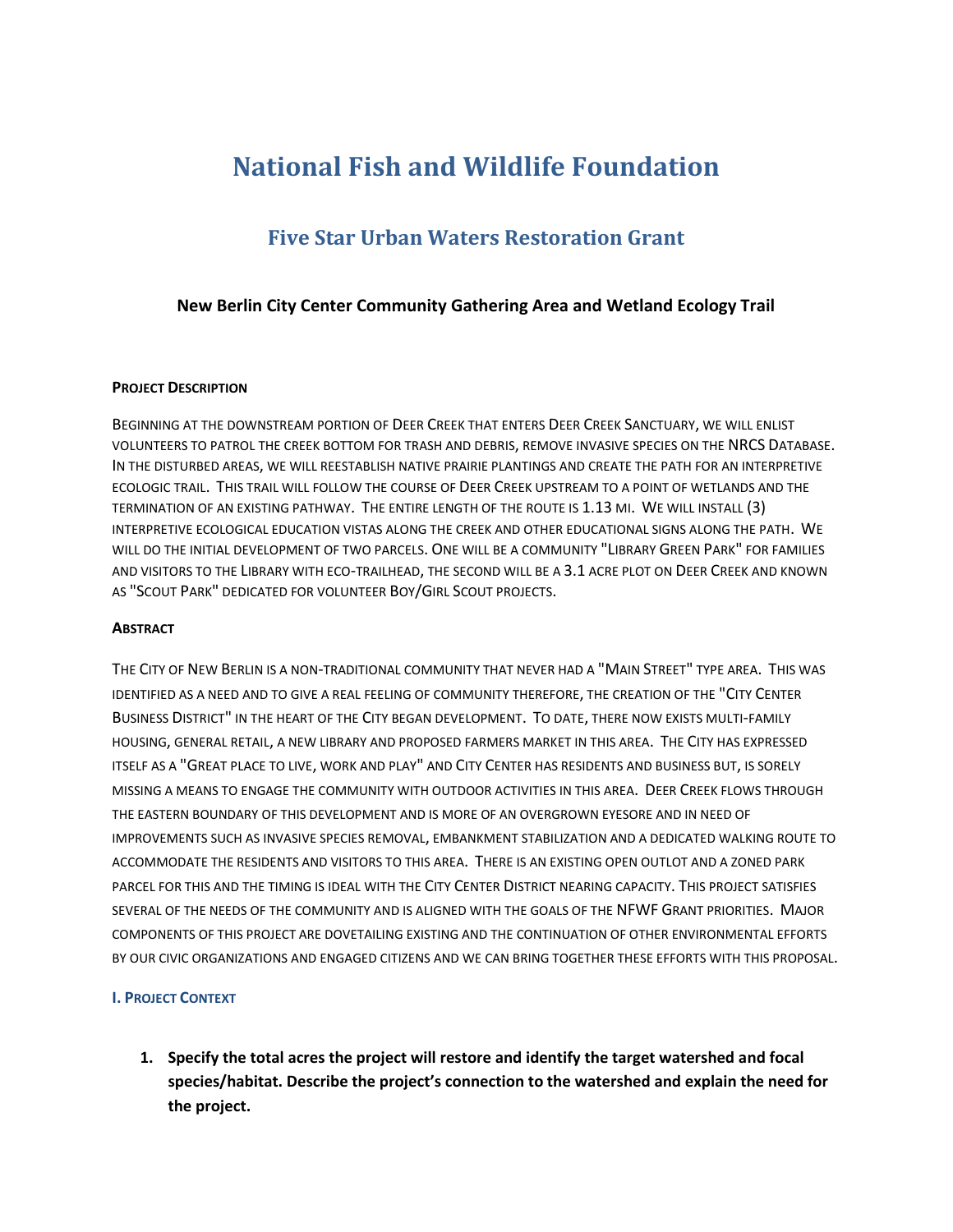This project will cover 9.59 acres and encompass the length of Deer Creek and the wetlands to the south and east of the City Center Business District. Common to this area are several species of resident birds, migratory songbirds, owls and waterfowl. Recent history has revealed an abundance of whitetail deer and smaller animals such as muskrats, raccoon, opossum, skunks, various mice/voles and even evidence of a beaver. The habitat for these species is that of an urban to rural interface and wetland transition ecology. The current state of the defined proposal areas vary between 'poor' with construction debris, litter and heavily infested invasive species to 'fair' with few invasive species and nearly undisturbed lowland habitat, native trees and wetlands plants.

The project will connect two areas of current focused conservation activities. First, the Deer Creek Sanctuary is a parcel of 47 acres of upland mature oak and maple climax growth forest that has been involved in community conservation efforts from Scout projects, the Gering Trail and a native salamander study due to the vernal ponds. The other end of the project is the Preserve at Deer Creek and Eisenhower High (EHS) and Middle School. The Ecology Club at EHS most recently has created an ecological trail through the woods at the School and would like to expand their efforts north through the Golf Course and into the wetlands following Deer Creek to City Center. At City Center, there are efforts underway to benefit the environment with the Friends of the Library engaging with the Waukesha Green Team and several local civic groups to promote water conservation with a "Project Rainway" rain barrel auction, ABC Garden and bird habitat enhancement behind the new Library. This project would give a tangible point of consolidation for those conservation efforts and a community gathering point to begin and end the Wetland Ecology Trail. When complete, the project will remain sustainable with the committed involvement from the Scouts annual activities in Scout Park, coordinated monitoring by the New Berlin Land and Ecology Club and annual activities by the EHS Ecology Club. The City of New Berlin Parks, Buildings and Grounds Department is the ultimate authority over this project and will maintain oversight of this area as identified in the Parks and Open Space Plan 2016.

In conclusion, this project will restore and make accessible to our public the Deer Creek corridor that flows through the most heavily urbanized area of the City of New Berlin. This proposal will establish a sustainable ecological trail with the use of variety of community volunteer groups and lay the foundation for additional community engagement and with the development and improvement of future park space and a means for the promotion of our local wetland ecology.

## **2. Who will be involved in the planning and implementation phases of the project? State the number of community members directly engaged or impacted. Describe community characteristics of the project area and identify any underserved or high-need communities.**

The majority of the planning for this project is led by our Department of Community Development (DCD) partnering with the Parks, Buildings and Grounds Department (PB&G). All aspects of this align with the Parks and Open Space Plan 2016 that identified a need for additional park type space in accordance with the NRPA's standard for population density and we will implement any components to adhere to the sustainable design standards. The coordinated oversight will be the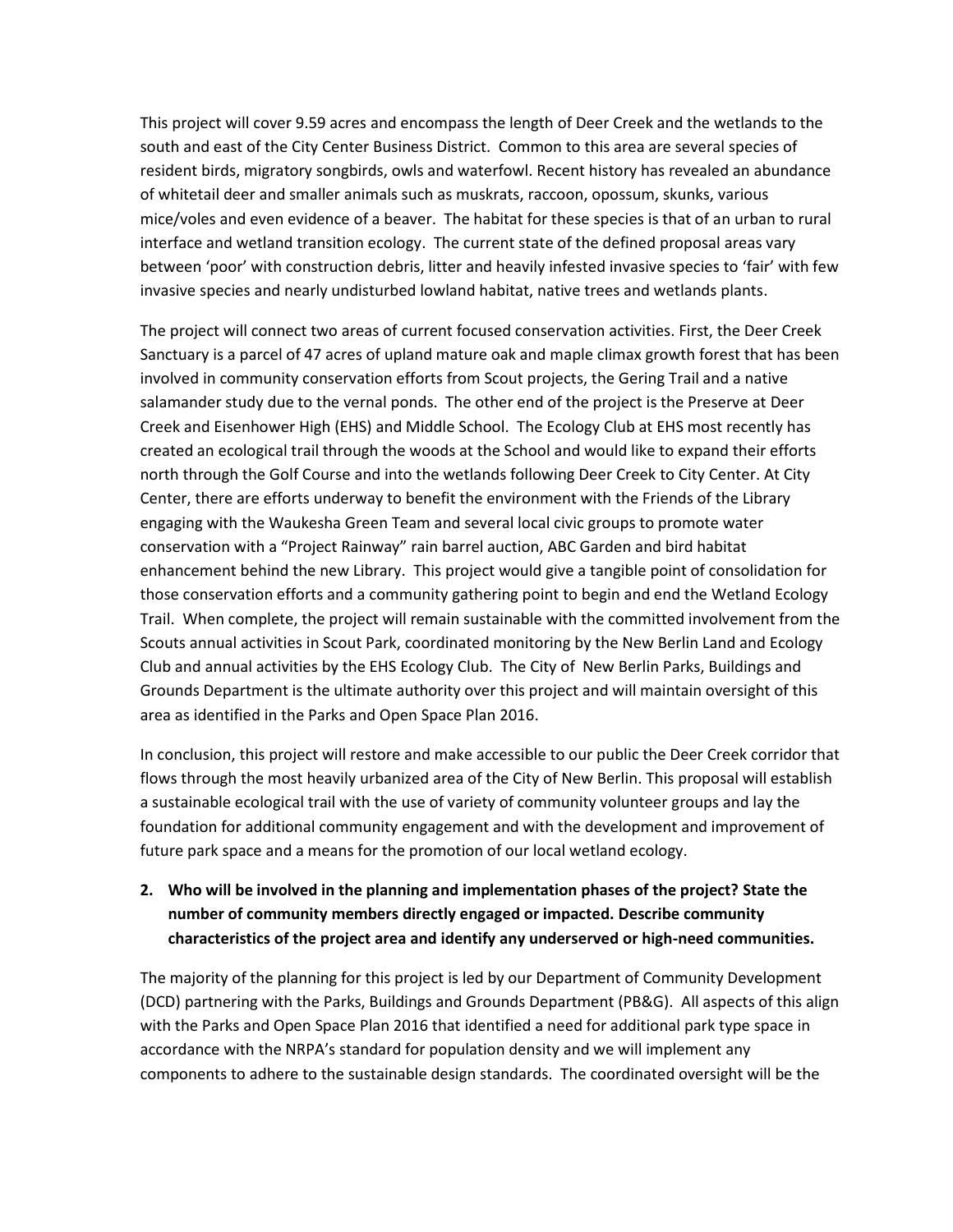responsibility of the combined efforts of the DCD and PB&G Departments as we task the differing aspects of the proposal to individual volunteer groups, contractors and in-house staff.

There are several members of our community that come from a very diverse background committed to this project. First, the catalyst for this proposal is the Fed-Ex Smart Post, New Berlin. They have been an active participant in projects from highway round-a-bout rehabilitation, invasive species removal at parks and are a charter Adopt-a-Park Sponsor. We have the New Berlin Land Conservation and Ecology Association, New Berlin Garden Club, New Berlin Chamber of Commerce, the Potawatomi Area Boy Scouts and Girl Scouts of Southeast Wisconsin Council, the Friends of the Library and the Wisconsin Waterfowl Association have given some level of support through each of the organizations ability to mobilize volunteers. The most direct impact will be for the immediate residents of the new multi-family housing and adjacent neighborhood totaling about 1000 residents in City Center proper with about twice that in the neighborhoods adjacent to the trail. There is constant transient traffic to the Library with 14,557 average monthly visitors with the retail businesses and the proposed farmers market will have several hundred additional visitors daily.

# **3. Will your project involve a USFWS-designated National Wildlife Refuge or Migratory Bird Treaty Area?**

The Migratory Bird Treaty Area does not apply to this area. However, New Berlin is a Bird City Wisconsin community and is recognized by the National Audubon Society for bird conservation and habitat improvement activities. These efforts will be incorporated in this proposal.

*4.* **If your project is located in one of the corporate-sponsored urban areas requesting a community service opportunity, describe the type of day-long community service event you propose to host for up to 50 employees of our corporate sponsor and your partnership's capacity to carry out this event***.*

We have identified several tasks that the New Berlin Fed-Ex Smart Post member volunteers can complete as part of this project. We are in need of the removal of invasive plants along the Deer creek corridor, construction of a wood chip trail along the perimeter of the wetland area, installation of ecological education signs, and construction of wildlife vista viewing platforms and associated interpretative signs. We have been in contact with Ms. April Benson of Fed-Ex Smart Post New Berlin and after a staff meeting of their COC, she has given the commitment of a minimum of 120 man hours of volunteer community service. I was also introduced to Ms. Rachel Kesselman of Fed-Ex Corporate to use as a resource for the writing of this Grant.

#### **II. CONSERVATION AND OUTREACH ACTIVITIES**

- **5. For each conservation metric, identify and briefly describe the major restoration activity that your partnership will undertake.**
	- Conservation Metric Area- Acredale: Removal of 1.44 acres of invasive brush, replanting perennial prairie plants.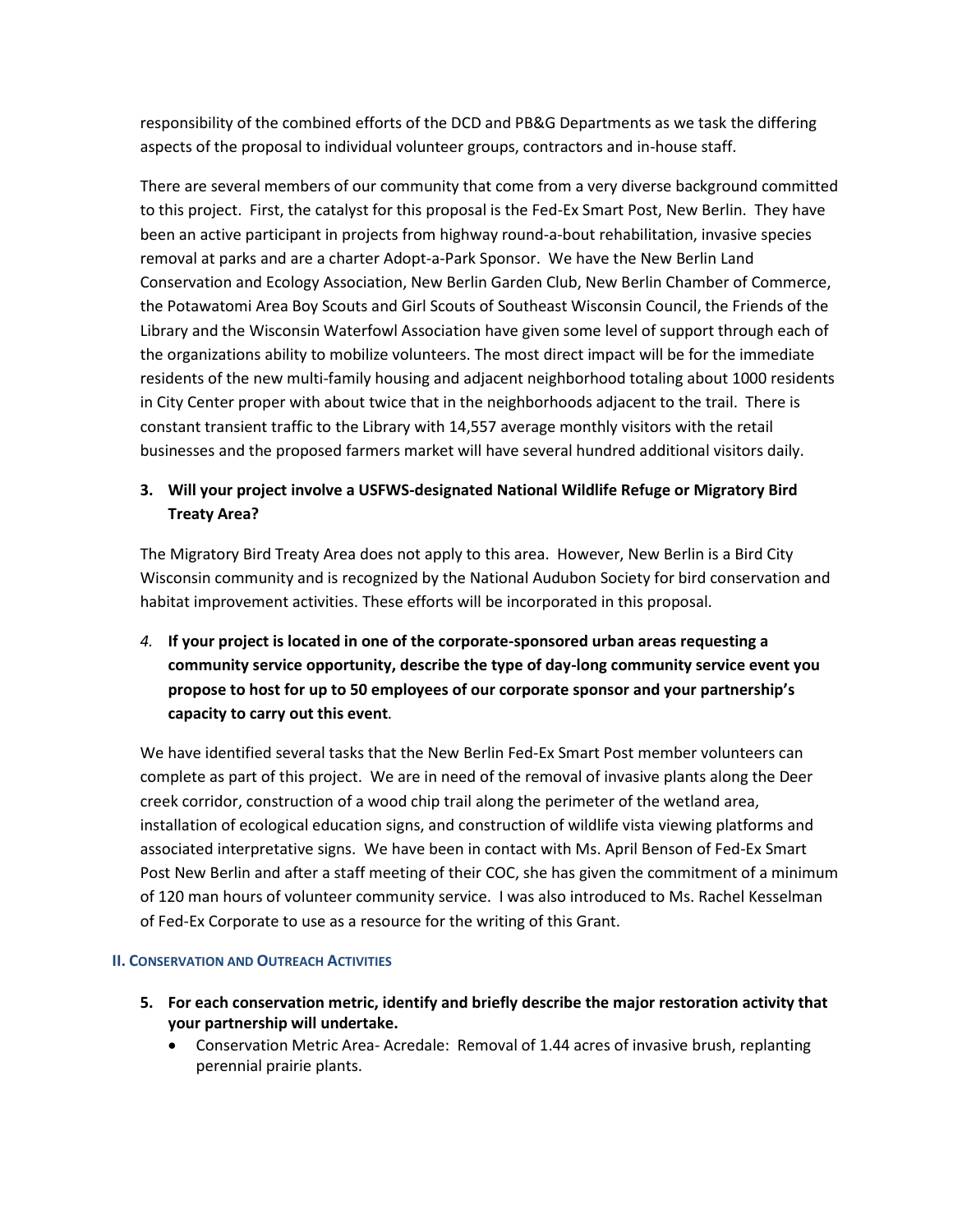- Conservation Metric Area- Culver's: Removal of 1,000 pounds of trash and debris from the creek bed and removal of invasive plants from concrete boxout approach. Replace disturbed areas with erosion blanket and prairie plants.
- Conservation Metric Area-Library: Install wood chip mulch to from gathering area, walkway to wetland area and brush out as needed. Plant 20 trees along perimeter to define area.
- Conservation Metric Area-Vista View: Remove invasive plants and replant with native perennial prairie plants adjacent to viewing platforms.

#### **6. For each outreach/educational and conservation metric, briefly describe each corresponding, major educational/outreach activity that your partnership will undertake.**

- Conservation Metric Area- Vista Viewing: (3) viewing platforms with educational interpretive signs dedicated to the overlook of the area. Each sign will be titled "*Natural Wetland Ecosystem*" and educate the onlookers to the native plants and animals to the area, how this area has changed with historical development and our efforts to restore to a more natural habitat. Platform 1. Birds and waterfowl; Platform 2. Plants and trees; Platform 3. Mammals, reptiles and amphibians
- Conservation Metric area- Trail placard and signage: Installation of signs for direction, identification and distance along the route. Install at crossings and points of interest.

### **7. What are your long-term educational and conservation outcomes for this project and how will you measure progress?**

This program will raise awareness of the wetlands and wildlife in an urbanized area of our City that was formerly the sewerage treatment area. This is a clear demonstration of how we can rebuild and restore a native ecosystem and how habitat improvements draw and establish a thriving population of desirable plants and animals and how we can best interact with this ecosystem to maintain it for future generations. This will be measured in a number of ways. First, the birding activities through our Bird City Wisconsin Program will utilize this area for counts and log these in the *iBird Journal* and data collected with the *eBird app.* hosted at the library to record your visit and share what has been seen and shared through social media. In addition, the Wisconsin Waterfowl Association has an annual Wood Duck observation and house maintenance day that will be utilized each spring. As Scout projects are created and completed, they will become part of the Parks Inspection Report and maintained by the City PB&G Dept. The New Berlin Friends of the Library will incorporate this learning trail into their regular programming and invite civic groups, schools visitors to tour the Library Green and associated trail. All of this will be measured as an experience along with the normal record keeping of the library usage and tracked by the *iBird Journal*. Not only will the visitors of the library get the current services provided, but, adding an outdoor and ecological component will increase the overall experience and draw additional people to the area as a whole.

The Library and Eisenhower High School Ecology club will be the best gage of the educational long term results. As this project is realized, there are additional areas in this local that are in need of habitat improvement and using this proposal as a catalyst, these new areas will get attention from the social contact network with our volunteers. Additional programming at the Library focused on the future needs and past successes from this project will be utilized as a new undertaking is proposed. There are many untapped resources to assist in future endeavors for this area and we have the means of marketing our successes with the resources of the City. So, when our new visitors take in the education and begin to actively use it as social engagement for the City Center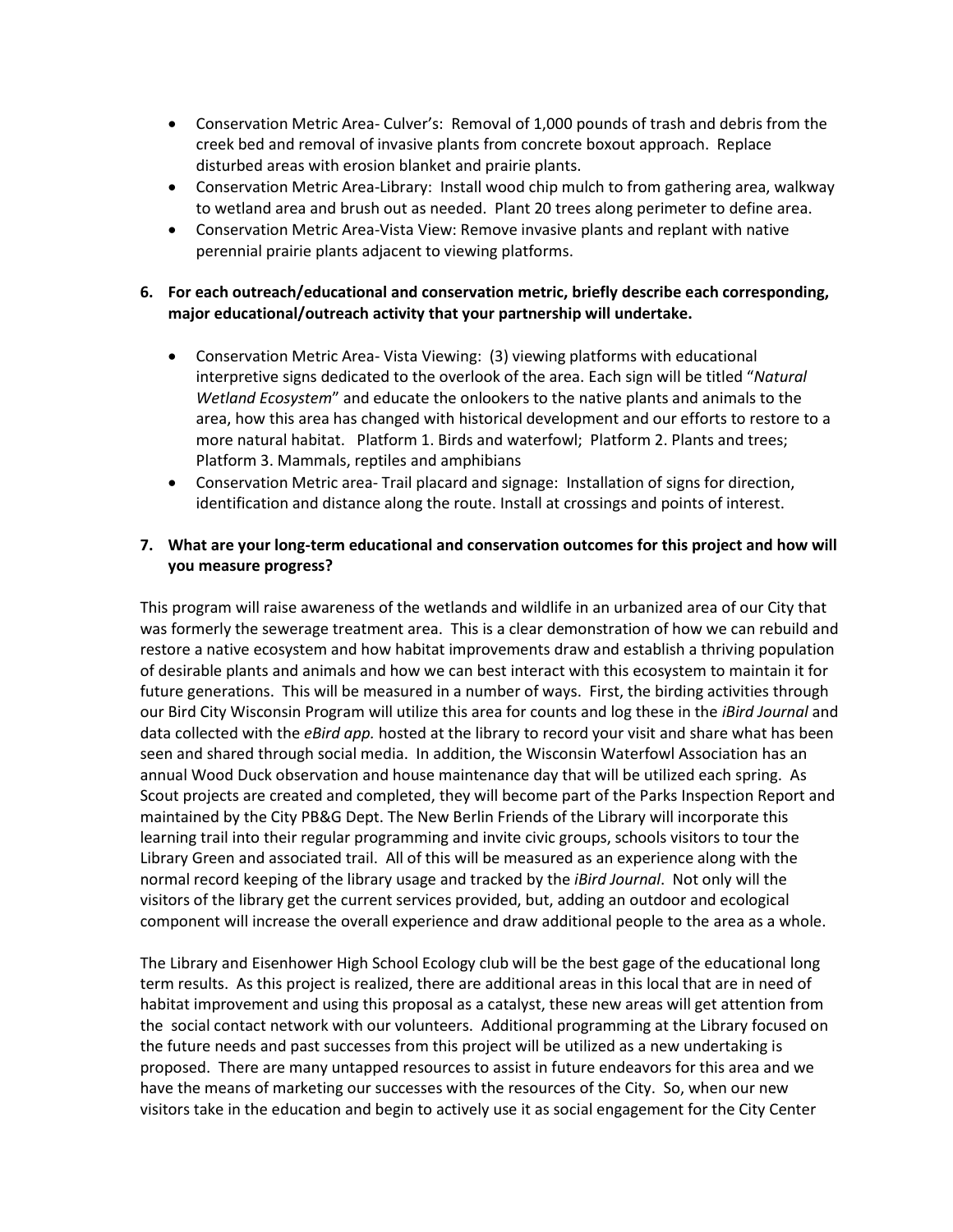area, we will impart our lessons and use this proposal as a template for greater ecological improvements.

#### **III. MATCHING CONTRIBUTIONS & CAPACITY BUILDING**

## **8. Complete the table to describe how all partners are involved in the project.**

|                | <b>Partner</b><br>(organization<br>/ individual)                 | <b>Qualifications</b><br>(project-related<br>skills/expertise) | Contribution(s)<br>(goods or service being provided)                                                              | Value of<br>Contribution(s)<br>(dollar equivalent) |
|----------------|------------------------------------------------------------------|----------------------------------------------------------------|-------------------------------------------------------------------------------------------------------------------|----------------------------------------------------|
| $\mathbf{1}$   | <b>Fed-Ex Smart</b><br>Post                                      | <b>General Labor</b>                                           | Invasive species removal on Acredale,<br>Protective Railing installation                                          | 1632.00                                            |
| $\overline{2}$ | Wisconsin<br>Waterfowl<br>Association                            | <b>General Labor</b>                                           | Aquatic Invasive Species Removal                                                                                  | 896.00                                             |
| 3              | New Berlin<br><b>Ecology Club</b>                                | Naturalist/Plant ID                                            | Prairie plant installation and coordination<br>for future invasive monitoring                                     | 618.00                                             |
| 4              | City of New<br><b>Berlin</b>                                     | Project Manager<br>and Skilled Labor                           | Coordination of all aspects of proposal.<br>Supply hard goods, machinery and skilled<br>labor.                    | 26,392.10                                          |
| 5              | <b>Boy Scouts</b><br>Potawatomi<br>Council                       | <b>General Labor</b>                                           | Invasive species removal and trail<br>establishment at the Scout Park site.                                       | 1576.00                                            |
| 6              | <b>Girl Scouts</b><br><b>GWISE</b>                               | <b>General Labor</b>                                           | Invasive species removal with the annual<br>Garlic Mustard pull and Earth Day<br>Celebration each spring.         | 1576.00                                            |
| 7              | New Berlin<br>Land<br>Conservation<br>and Ecology<br>Association | <b>General Labor</b>                                           | Ecology Trail interpretive sign installation<br>along the Deer Creek corridor and wetland<br>ecology trail route. | 320.00                                             |
| 8              | New Berlin<br>Garden Club                                        | <b>General Labor</b>                                           | Invasive species removal and trailhead<br>establishment at the Library Green area.                                | 672.00                                             |
| 9              | Prospect<br>Lions Club                                           | <b>General Labor</b>                                           | Tree planting at the Library Green area.                                                                          | 3,336.00                                           |
| Total:         |                                                                  |                                                                |                                                                                                                   | \$37,018.10                                        |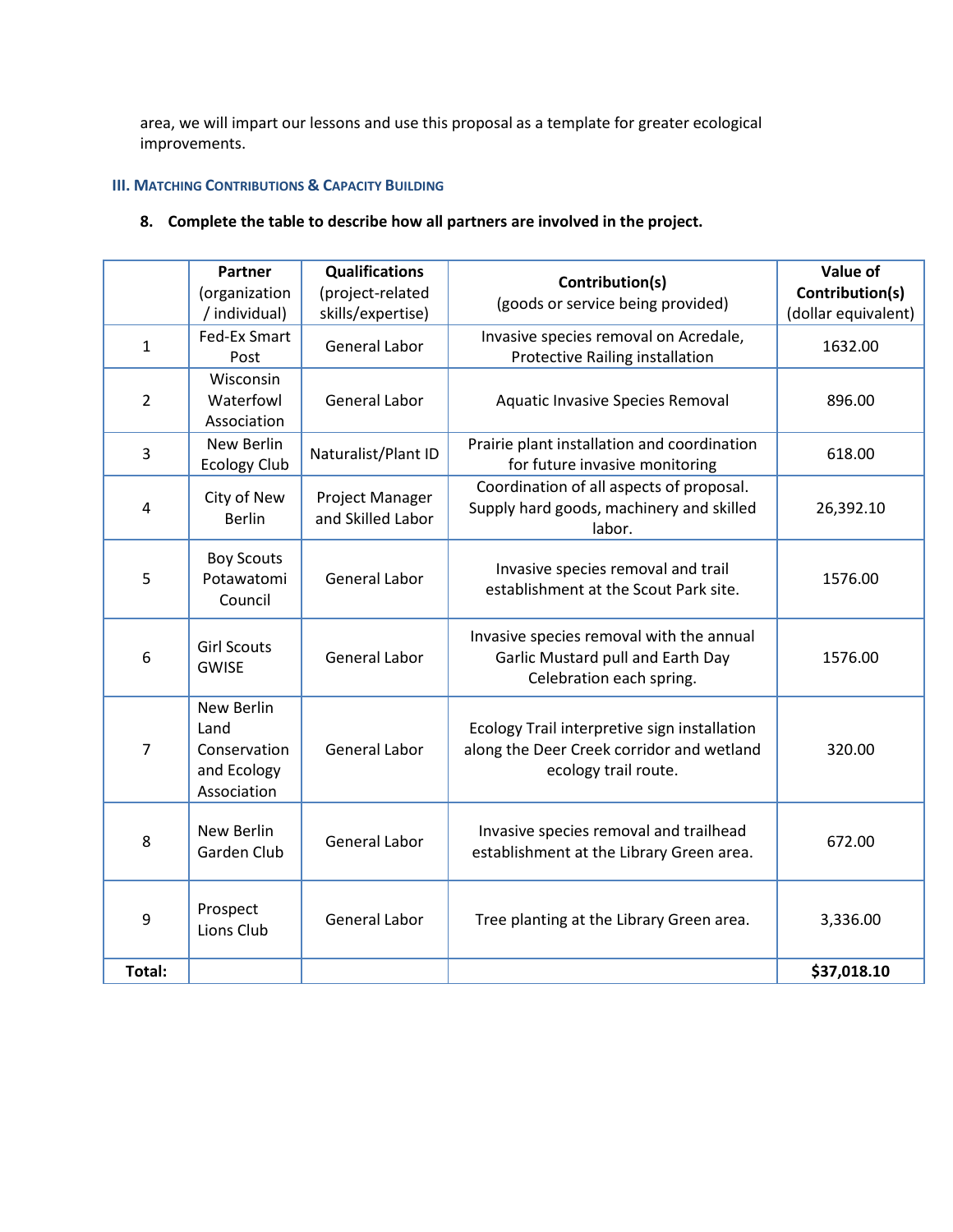## **9. Describe how the project partnership will build capacity for expanding community stewardship in the area.**

One of the sustainable partners is the Kroger Foods store and the Community Rewards Program from the store will establish a form of funding for additional projects, improvements and expansions. These funds can be matched by donations to the Parks Development Trust from our Chamber of Commerce members, the City Center Business District members, and Fed-Ex Smart Post. This area should be placed into the City of New Berlin, Adopt-a-Park Program for corporate sponsorship.

## **10. Explain your plan for monitoring project achievements beyond the project period (3 years or more).**

The process for maintaining advancements in habitat improvements and educational outreach will come to the Parks, Buildings and Grounds Department in cooperation with the Public Library. The PB&G has a defined program for Parks Inspection as set forth in our PB&G department operating procedures statement. As a municipal creation, we would be the authority over all maintenance operations and the Library will maintain the outreach programming as part of its overall community engagement philosophy as described in its mission statement.